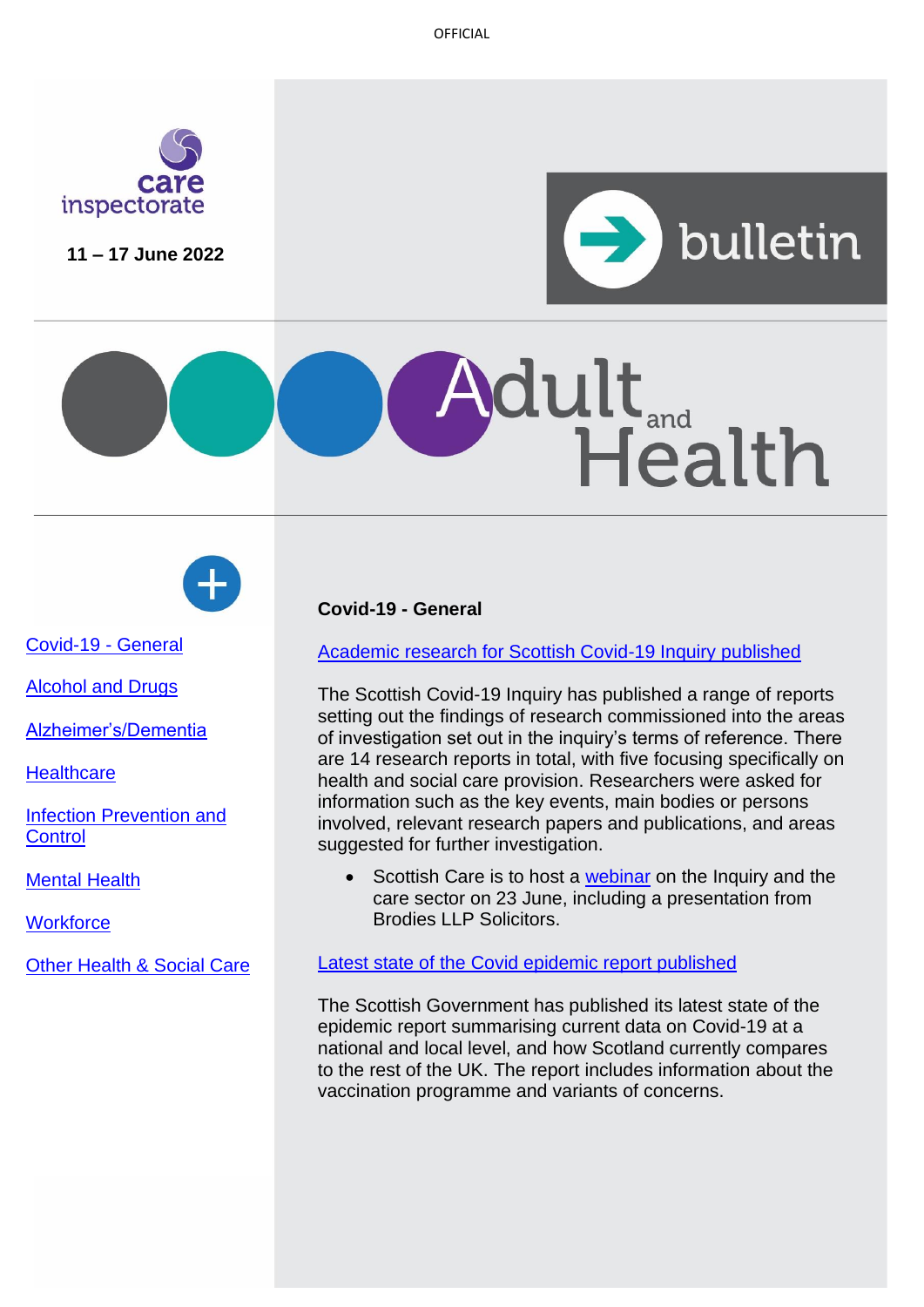

# <span id="page-1-0"></span>**Alcohol and Drugs**

## [Report on suspected drug deaths between January and March 2022](https://www.gov.scot/publications/suspected-drug-deaths-scotland-january-march-2022/)

A report on suspected drug deaths from January to March 2022 has been published by the Scottish Government. The report, which uses Police Scotland management information as a key indicator, suggests there were 285 suspected drug deaths recorded in the first three months of 2022, which is a similar level to the previous two calendar quarters, but 27% lower than the same period in 2021. The report also suggests the rolling 12-month suspected drug death total has declined for four consecutive quarters.

## [Findings from review of alcohol marketing restrictions in European countries](https://publichealthscotland.scot/media/13444/review-of-alcohol-marketing-restrictions-in-seven-european-countries.pdf)

A review of alcohol marketing restrictions in seven European countries has been published by Public Health Scotland (PHS). The review looked at the state of alcohol marketing restrictions in Estonia, Finland, France, Ireland, Lithuania, Norway, and Sweden. It notes that most of these countries have banned alcohol advertising in specific settings or forms of media, justifying restrictions on the grounds of promoting public health by reducing population-level alcohol consumption and harmful drinking.

#### [RCN members call for UK Government to support safer injecting facilities](https://www.rcn.org.uk/news-and-events/news/safer-injecting-facilities-090622)

The Royal College of Nursing (RCN) has called for the UK Government to support the introduction of safer injecting facilities across the UK. At the RCN Congress in Glasgow, members voted to lobby the UK Government to support the introduction of safer injecting facilities, with full integration with mainstream health services to support nurses and reduce stigma.

## **Alzheimer's/Dementia**

## [National AHP Dementia Webinar to be held on 29 June](https://www.alzscot.org/news/just-move-keeping-moving-with-dementia)

Alzheimer Scotland is inviting individuals to attend a 'Just Move' National AHP Dementia Webinar on 29 June. The webinar will include tips and best practice ideas from physiotherapists to support people to live well with dementia.

#### <span id="page-1-1"></span>**Healthcare**

#### [Findings from NES/HIS adverse events study published](https://www.nes.scot.nhs.uk/news/study-into-adverse-events-shows-that-involving-patients-and-families-could-be-key-to-improving-safety/)

The findings of a joint study on the impact of adverse events on patients and families in Scotland have been published by NHS Education for Scotland (NES) and Healthcare Improvement Scotland (HIS). Key themes to emerge from the study, published in the British Medical Journal and based on in-depth qualitative interviews, include: importance of clear communication and a person-centred approach; the negative impact of prolonged timescales; and a clear focus on involving patients and families to enhance learning and improvement.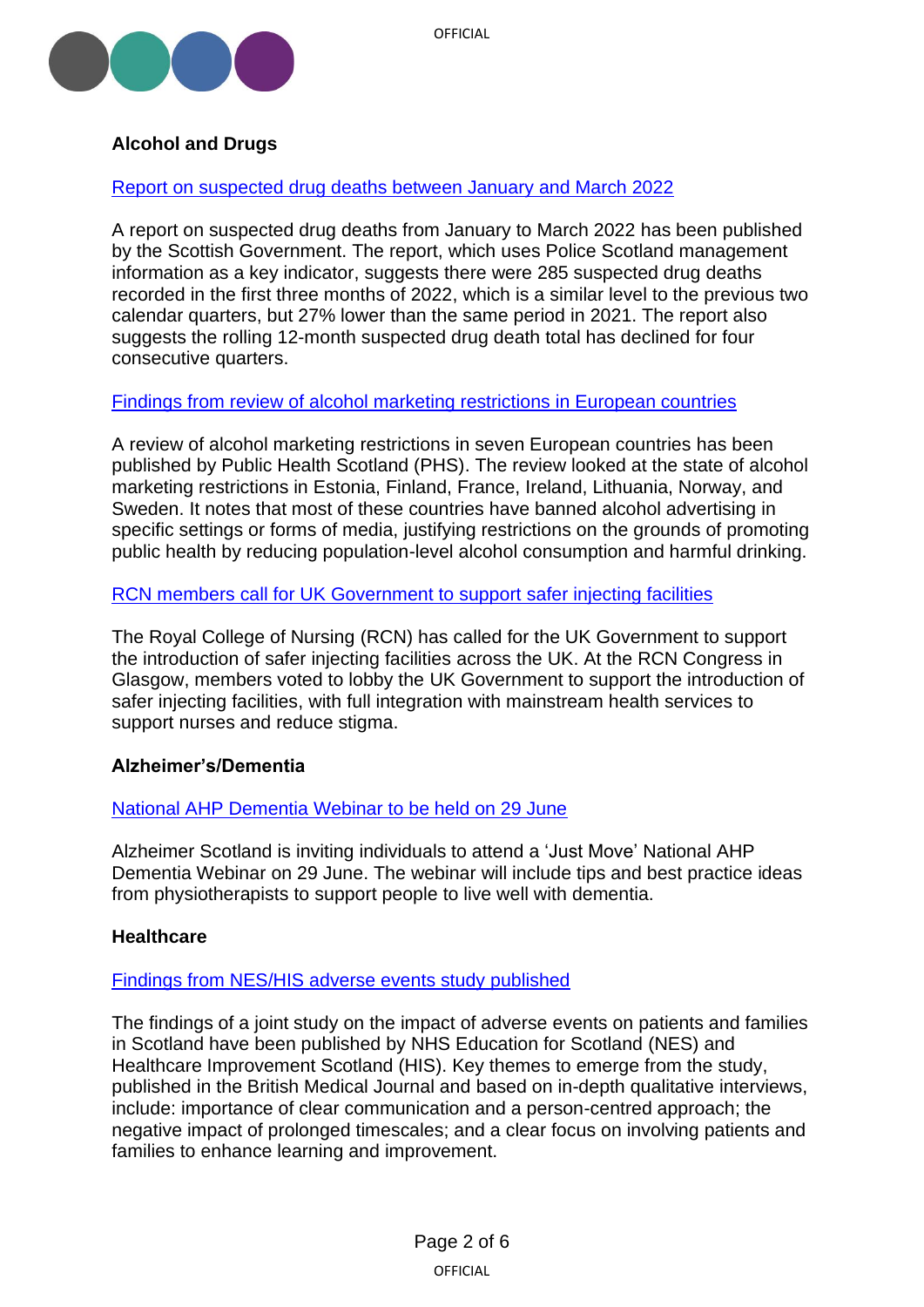

## [Joint statement on regulatory and professional standards in pharmacy](https://www.rpharms.com/recognition/setting-professional-standards/statement-on-safe-and-effective-care)

An updated statement on the importance of both regulatory and professional standards has been published by the Royal Pharmaceutical Society and General Pharmaceutical Council. The statement explains the difference between regulatory and professional standards and how they interrelate to provide a framework for professional practice and patient care.

## Committee reports on [alternative pathways to primary care](https://sp-bpr-en-prod-cdnep.azureedge.net/published/HSCS/2022/6/17/0e05bfbf-b984-4031-97ee-6129de863e93/HSS062022R09.pdf)

A committee at the Scottish Parliament has published its findings following an inquiry into alternative pathways to primary care in Scotland. The Health, Social Care and Sport Committee explored use and awareness of alternative pathways and investigated whether the process is operating effectively. The report covers a range of themes, including the patient/practitioner perspectives, social prescribing and the potential risks and benefits of greater use of digital approaches.

## <span id="page-2-0"></span>**Infection Prevention and Control**

#### Scottish Care raises concerns on [funding for infection prevention and control](https://scottishcare.org/scottish-care-media-statement-removal-of-funding-to-support-infection-prevention-and-control/)

Scottish Care has issued a statement raising concerns over the removal of funding for infection prevention and control, and PPE in social care. The statement notes that the funding has been essential in supporting the sector and its workforce to provide safe, quality care and to support people living at home and in care homes.

#### <span id="page-2-1"></span>**Mental Health**

#### [Research suggests link between loneliness and mental health distress](https://www.gov.uk/government/news/new-government-research-identifies-clear-links-between-loneliness-and-mental-health-distress)

New research published by the UK Government has suggested a "direct two-way link" between chronic loneliness and mental health distress. Conducted independently by the National Centre for Social Research, the researchers compiled data from over 35,000 people aged 16 and over from 2013/14 to 2019/20. The findings from the research suggest that, in addition to the link between loneliness and mental health distress, specific groups such as young people, disabled people, and the LGBTQ community are at higher risk of chronic loneliness. It also noted that those on lowest incomes were 50% more likely to experience chronic loneliness compared with the wealthiest quintile.

#### [Summary of views gathered to support new suicide prevention strategy](https://www.gov.scot/publications/new-suicide-prevention-strategy-scotland-early-engagement-summary-report/)

The Scottish Government has published a summary report of the views gathered during an early engagement phase to support the development of Scotland's new suicide prevention strategy and action plan 2022. The engagement process sought views relating to a number of themes, including suicide prevention, early intervention, crisis, postvention, tackling stigma, raising awareness, and capacity building. Respondents suggested a wide range of policy areas that should be involved in suicide prevention activity, such as mental health, social care, criminal justice, education, transport, housing and poverty.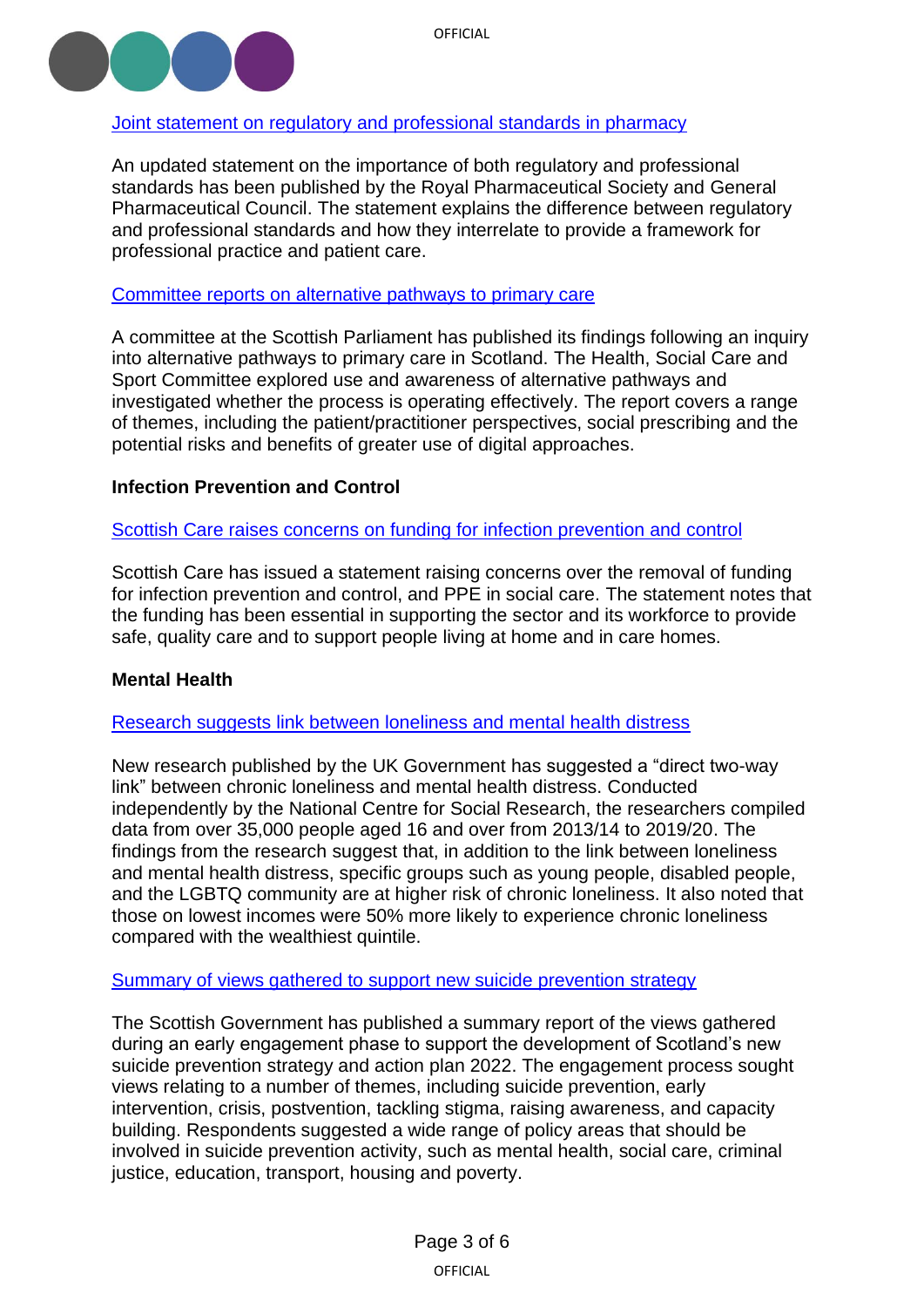



# **Workforce**

[Findings of inquiry into experiences of lower-paid ethnic minority workers in health](https://equalityhumanrights.com/en/publication-download/experiences-health-and-social-care-treatment-lower-paid-ethnic-minority-workers)  [and social care](https://equalityhumanrights.com/en/publication-download/experiences-health-and-social-care-treatment-lower-paid-ethnic-minority-workers)

The findings of an inquiry assessing the treatment and experiences of lower-paid ethnic minority workers in health and social care, particularly during the Covid-19 pandemic, have been published by the Equality and Human Rights Commission (EHRC). Among the general findings, the inquiry highlighted: incomplete data on lower-paid ethnic minority workers, particularly in adult social care; different treatment and experiences at work; commissioning and outsourcing leading to poor pay and insecure work; low awareness of employment rights; fear of raising concerns and a lack of mechanisms to do so.

The EHRC has published a specific [policy briefing for Scotland,](https://equalityhumanrights.com/sites/default/files/inquiry-experiences-and-treatment-of-lower-paid-ethnic-minority-workers-in-health-and-social-care-scotland-briefing.docx) which makes a number of recommendations tied in with the social care reform agenda and calls for the Care Inspectorate to review existing inspection frameworks to they address equality issues for ethnic minority workers.

#### [Social Care Worker Death in Service Payment Scheme](https://news.sssc.uk.com/news/update-social-care-worker-death-in-service-scheme) update

An update on the Scottish Government's Social Care Worker Death in Service Payment Scheme has been highlighted by the Scottish Social Services Council. The scheme provides a one-off payment of £60,000 to a named survivor of a social care worker who has died in service as a result of, or the suspected result of, contracting Covid-19 at work. The scheme will make payments for eligible claims for deaths between 17 March and 30 June 2022. Claims can be submitted until 30 June 2023.

#### [Union publishes report on impact of pandemic on social workers across UK](https://www.unison.org.uk/news/press-release/2022/06/social-workers-at-breaking-point-with-half-at-risk-of-quitting-warns-unison/)

A report on the impact of the pandemic on social workers has been published by the UNISON union. The report, based on a survey of nearly 3,000 social workers across the UK, highlights staff shortages (93%), unmanageable caseloads (90%) and long hours (80%) as major concerns affecting the ability of social workers to do their jobs. Seven in ten (72%) said their workload has increased during the pandemic and 89% are worried about the level of service they are able to provide to the public.

## [App showing what it is like to receive care launched](https://news.sssc.uk.com/news/new-app-shows-what-its-like-to-receive-care)

An app allowing those giving care and support to experience what it feels like to be receiving care has been launched by the Scottish Social Services Council (SSSC). Produced in partnership with Glasgow School of Art's School of Simulation and Visualisation, BeMe uses 360° video and surround sound to represent what it feels like to be a person receiving care, with the choice of several types of services and settings to ensure a broad understanding of different care situations.

## Scottish social care workforce ['community of interest' launched](https://www.careinspectorate.com/index.php/news/6721-scottish-social-care-workforce-planning-forum)

A new 'community of interest' network for individuals with a role, responsibility or interest in social care workforce issues has been created by the Scottish Social Services Council, supported by Scottish Care, COSLA and CCPS. The aim of the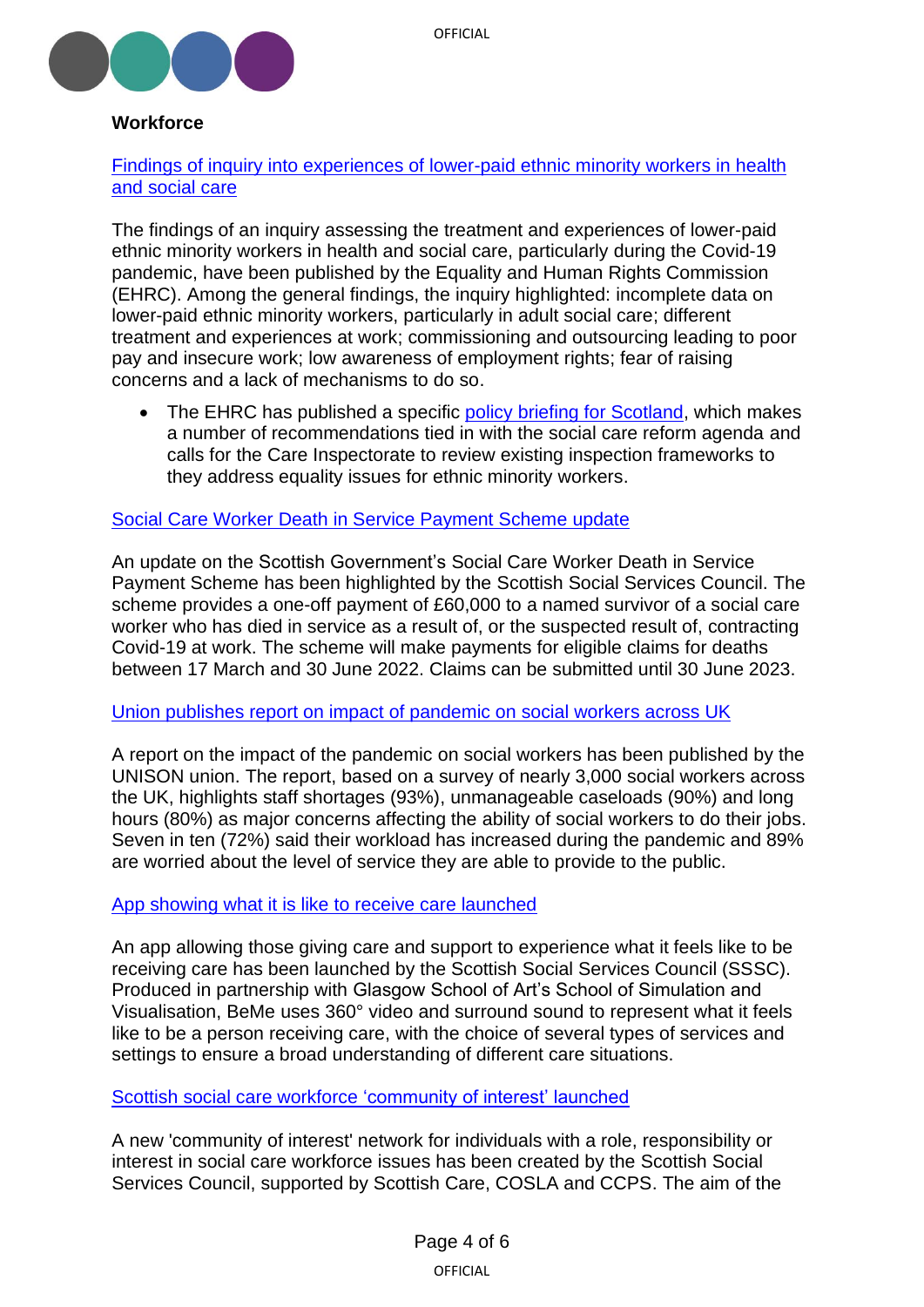

group is to provide a forum for sharing information on workforce related developments and events within the sector, to provide a platform for individuals to express views and initiate discussion on topics of interest, and for the sharing of practice throughout the Scottish social services sector.

## [NMC consults on English language requirements](https://www.nmc.org.uk/news/news-and-updates/nmc-launches-consultation-on-english-language-requirements/)

A consultation on proposed changes to English language requirements has been launched by the Nursing and Midwifery Council (NMC). The consultation, which closes on 12 August, focuses on two areas: testing, and whether the NMC should consider accepting other evidence of English language competence, including employer references, evidence of unregulated practice in UK health and care settings, or postgraduate qualifications that people have studied in English.

#### <span id="page-4-0"></span>**Other Health and Social Care**

#### [Care Inspectorate to host online session for managers and leaders](https://forms.office.com/pages/responsepage.aspx?id=Y1hH29mw4ke3P4nADYUedBp1ogLfFMVJuD43eEp1oKlUODhSSVNSSklZOVpXUFpYUVQ0REFWSFdIQi4u&utm_medium=email&utm_source=govdelivery)

The Care Inspectorate is to host an interactive online session for managers and leaders working in or linked with registered services for adults and older people about supporting people's wellbeing. The event, taking place on 23 June, links closely with our Quality Frameworks and Key Question 1: How well do we support people's wellbeing?

#### [Easy Read version of independent advocacy principles published](https://www.siaa.org.uk/member-news/new-siaa-publication-independent-advocacy-principles-easy-read-version/)

The Scottish Independent Advocacy Alliance has published an Easy Read version of its Independent Advocacy Principles, Standards and Code of Best Practice. The document is designed to ensure that independent advocacy is being delivered consistently across Scotland and to the highest possible standard.

#### Social Work Scotland's responds [to Local Authority Financial Return](https://socialworkscotland.org/dont-cut-detail-on-data-collection-in-adult-social-care-expenditure-social-work-scotland-responds-to-government-consultation/) consultation

Social Work Scotland has published its response to the Scottish Government's consultation on proposed changes to Local Authority Financial Return for Social Work services. The response raises concern at proposals to reduce full service expenditure and income data to three client-group categories, arguing that concerns around data quality "could be minimised by re-assessing and updating the solutions provided in 2002, and considering what would be required for effective implementation".

#### [ALLIANCE report explores 20-minute neighbourhood](https://www.alliance-scotland.org.uk/blog/news/exploring-scotlands-20-minute-neighbourhoods-final-report-published/)

A report exploring the 20-minute neighbourhood concept has been published by the ALLIANCE Academy and partners. The report, explores the benefits and challenges of a 20-minute neighbourhood, which people can access all the things they need in their daily lives within a 20 minute walk, wheel or cycle from their home, through the lens of inclusivity, diversity, and accessibility.